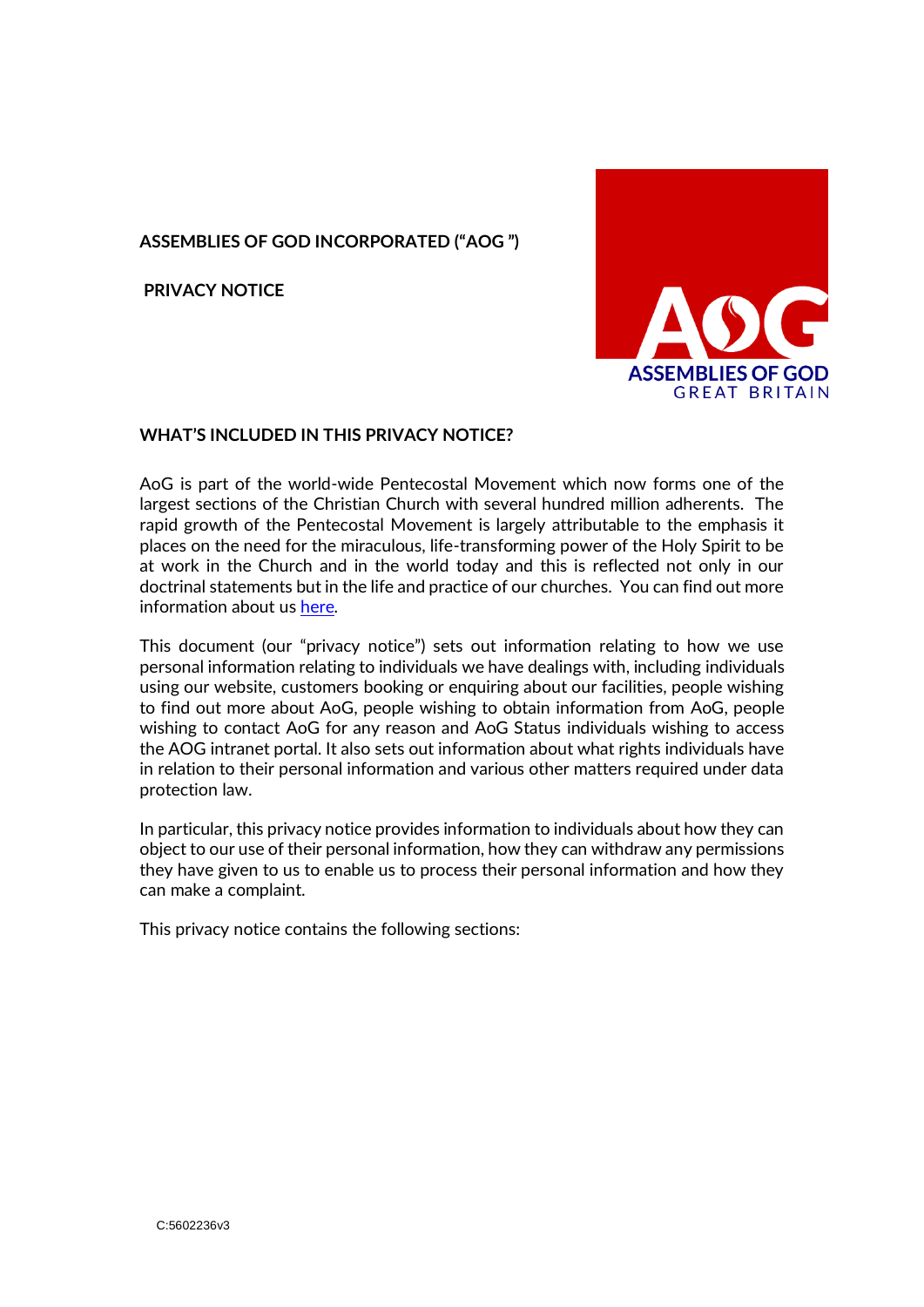#### **CONTENTS**

| WHO DOES THIS PRIVACY NOTICE APPLY TO?<br>$\mathbf{1}$                                           |                     |  |
|--------------------------------------------------------------------------------------------------|---------------------|--|
| WHAT'S OUR APPROACH TO PRIVACY?<br>$\mathbf 1$                                                   |                     |  |
| HOW WILL WE USE YOUR PERSONAL INFORMATION?<br>3                                                  |                     |  |
| WE USE YOUR<br>PFRSONAL<br><b>INFORMATON</b><br><b>FOR</b><br><b>WHFN</b><br>WILL.<br>MARKETING? | <b>DIRECT</b><br>10 |  |
| WHEN WILL WE SHARE YOUR PERSONAL INFORMATION WITH OTHERS?                                        | 10                  |  |
| CIRCUMSTANCES IN WHICH WE WILL SEND YOUR PERSONAL INFORMATION<br><b>OUTSIDE THE EEA</b><br>14    |                     |  |
| HOW DO WE KEEP YOUR PERSONAL INFORMATION SECURE?                                                 | 14                  |  |
| WHAT RIGHTS DO YOU HAVE UNDER DATA PROTECTION LAW?                                               | 15                  |  |
| YOUR RIGHT TO WITHDRAW CONSENT                                                                   | 18                  |  |
| HOW CAN YOU GET IN TOUCH WITH US AND WHO IS OUR DATA PROTECTION<br>I FAD                         | 18                  |  |
| RIGHT TO COMPLAIN TO THE INFORMATION COMMISSIONER'S OFFICER                                      | 18                  |  |
| CHANGES TO OUR PRIVACY NOTICE                                                                    | 18                  |  |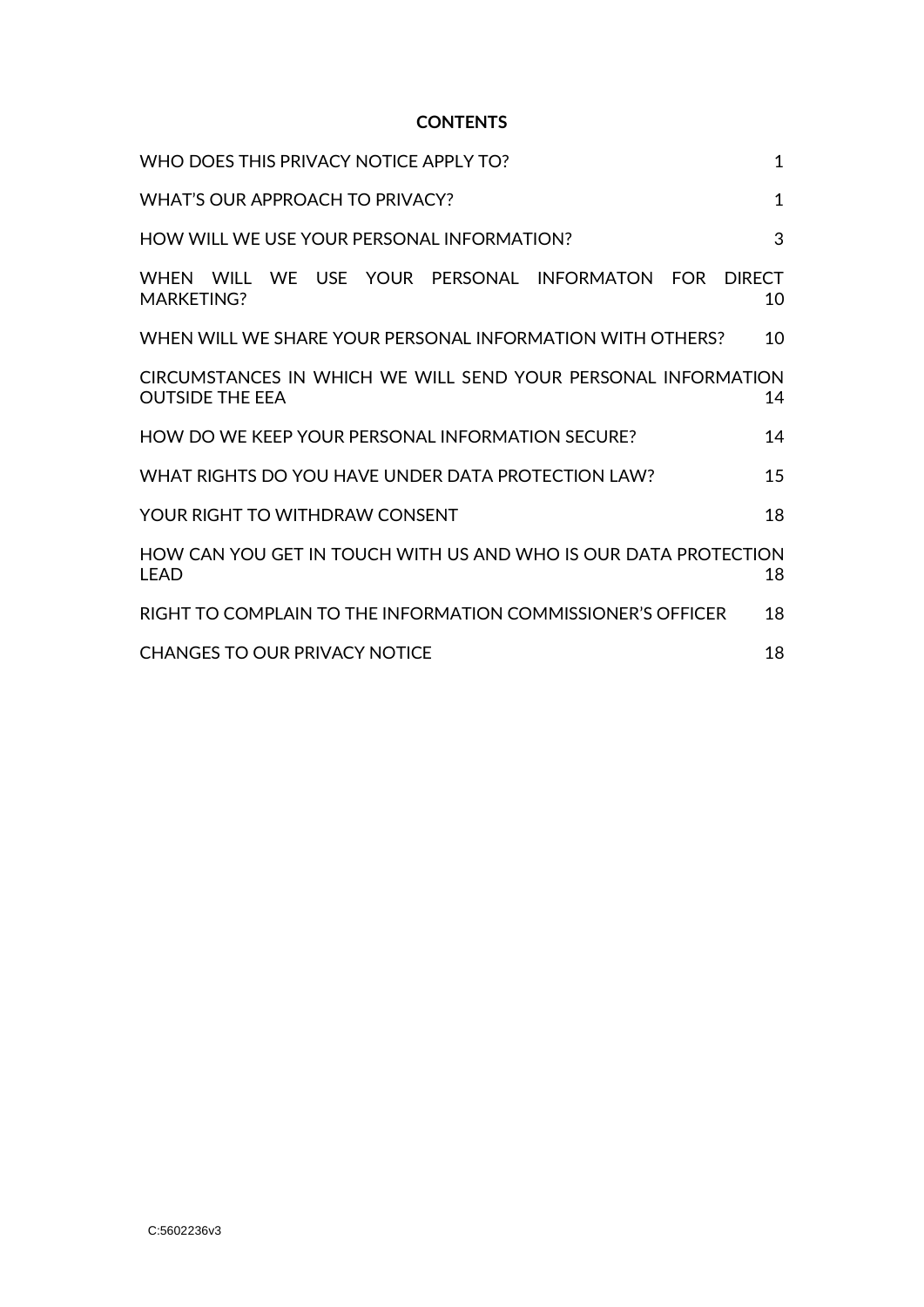### **WHO DOES THIS PRIVACY NOTICE APPLY TO?**

<span id="page-2-0"></span>This privacy notice applies to:

- individuals who use our website;
- individuals who subscribe to our newsletters or updates;
- individuals who wish to use AoG 's event booking facilities;
- $\bullet$  individuals who want to find out more about AoG ;
- individuals who want to contact AoG with questions or queries; and
- individuals who become AoG Status Ministers, Missionaries or Church Representatives ('ministers').

In the sections below, when referring to the individuals listed above, we use the terms "you" or "your".

## **WHAT'S OUR APPROACH TO PRIVACY?**

<span id="page-2-1"></span>We take your privacy extremely seriously and want you to feel confident that your personal information is safe in our hands.

We will only use your personal information in accordance with data protection law applicable to England and Wales from time to time.

Under data protection law, when we use your personal information, we will be acting as a data controller. Essentially, this means that we will be making decisions about how we want to use your personal information and why.

Below, we summarise the main rules that apply to us under data protection law when we use your personal information:

| 1. | We must be upfront about how we intend to use your personal information<br>and must use your personal information fairly. Providing privacy information<br>to individuals (such as in this privacy notice) is one aspect of using personal<br>information fairly.                                                                                                       |
|----|-------------------------------------------------------------------------------------------------------------------------------------------------------------------------------------------------------------------------------------------------------------------------------------------------------------------------------------------------------------------------|
| 2. | We must only use your personal information if we have a legal basis to do<br>so under data protection law. These legal bases include:<br>That you have consented to our use of your personal information;<br>That we need to use your personal information to perform a contract<br>between us (or to take steps at your request prior to entering into a<br>contract); |
|    | That we (or someone else) has a legitimate reason for needing to use<br>your personal information and those legitimate interests are not<br>outweighed by your rights or interests. We must balance our respective<br>rights and interests before we can rely upon this legal basis; or                                                                                 |
|    | We need to use your personal information to comply with laws we are<br>subject to.                                                                                                                                                                                                                                                                                      |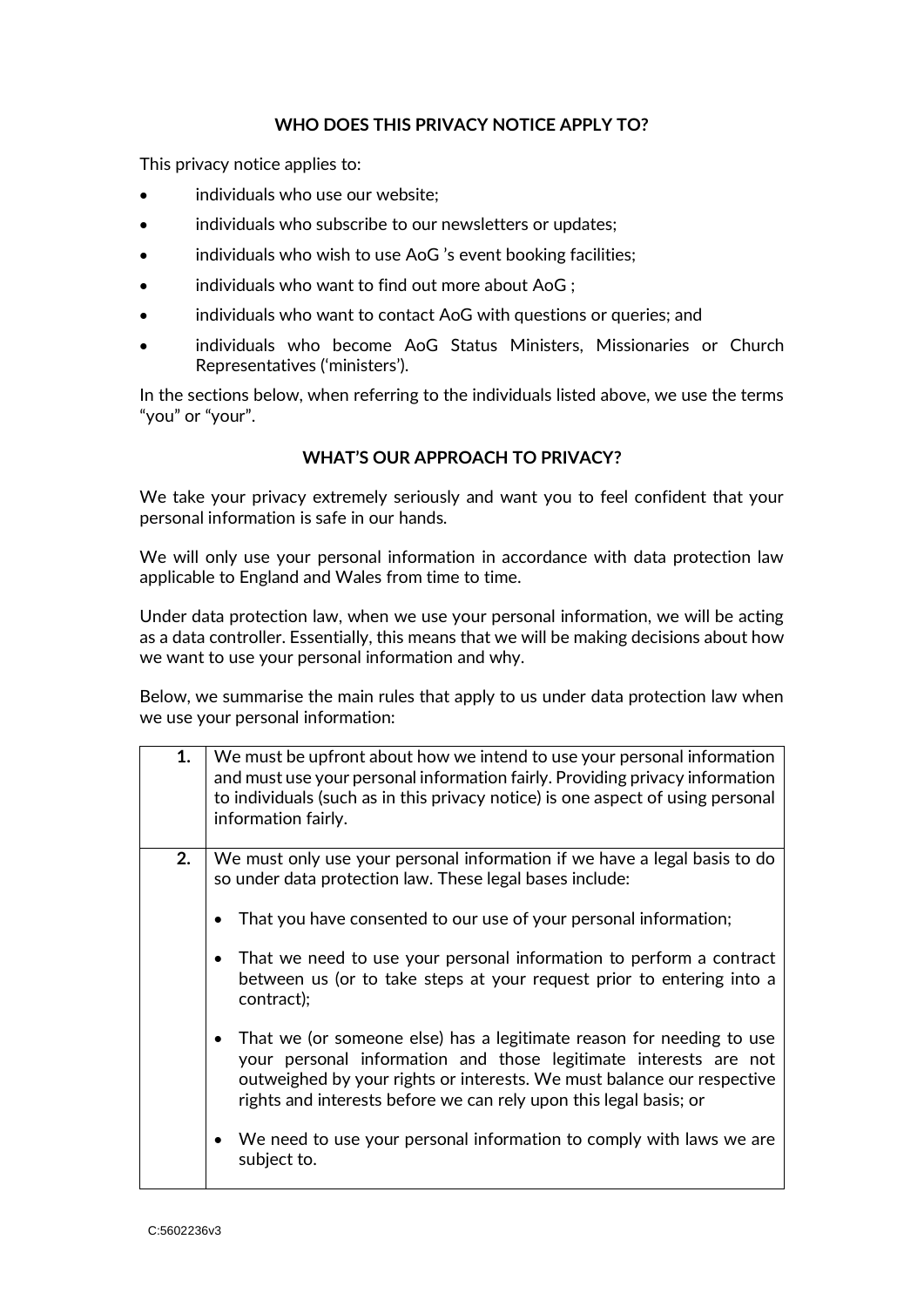| 3. | We must only use certain types of sensitive personal information (such as<br>information relating to your health, racial or ethnic origin or religion) if we<br>can also satisfy one of the conditions for processing this type of information<br>set out in data protection law. These conditions include:<br>That you have given us your explicit consent to use the information; and<br>That the processing is necessary for reasons of substantial public<br>$\bullet$<br>interest. |
|----|-----------------------------------------------------------------------------------------------------------------------------------------------------------------------------------------------------------------------------------------------------------------------------------------------------------------------------------------------------------------------------------------------------------------------------------------------------------------------------------------|
| 4. | We are only permitted to share your personal information with others in<br>certain circumstances and if we take steps to ensure that your personal<br>information will be secure.                                                                                                                                                                                                                                                                                                       |
| 5. | Generally speaking, we must only use your personal information for the<br>specific purposes we have told you about. If we want to use your personal<br>information for other purposes, we need to contact you again to tell you<br>about this.                                                                                                                                                                                                                                          |
| 6. | We must not hold more personal information than we need for the purposes<br>we have told you about and must not retain your personal information for<br>longer than is necessary for those purposes (this is known as the "retention<br>period"). We must also dispose of any information that we no longer need<br>securely.                                                                                                                                                           |
| 7. | We must ensure that we have appropriate security measures in place to<br>protect your personal information.                                                                                                                                                                                                                                                                                                                                                                             |
| 8. | We must act in accordance with your rights under data protection law.                                                                                                                                                                                                                                                                                                                                                                                                                   |
| 9. | We must not transfer your personal information outside the European<br>Economic Area ("EEA") unless certain safeguards are in place. One such<br>safeguard is that the personal data is only transferred to a country that has<br>been approved by the European Commission as having an acceptable level<br>of data protection law.                                                                                                                                                     |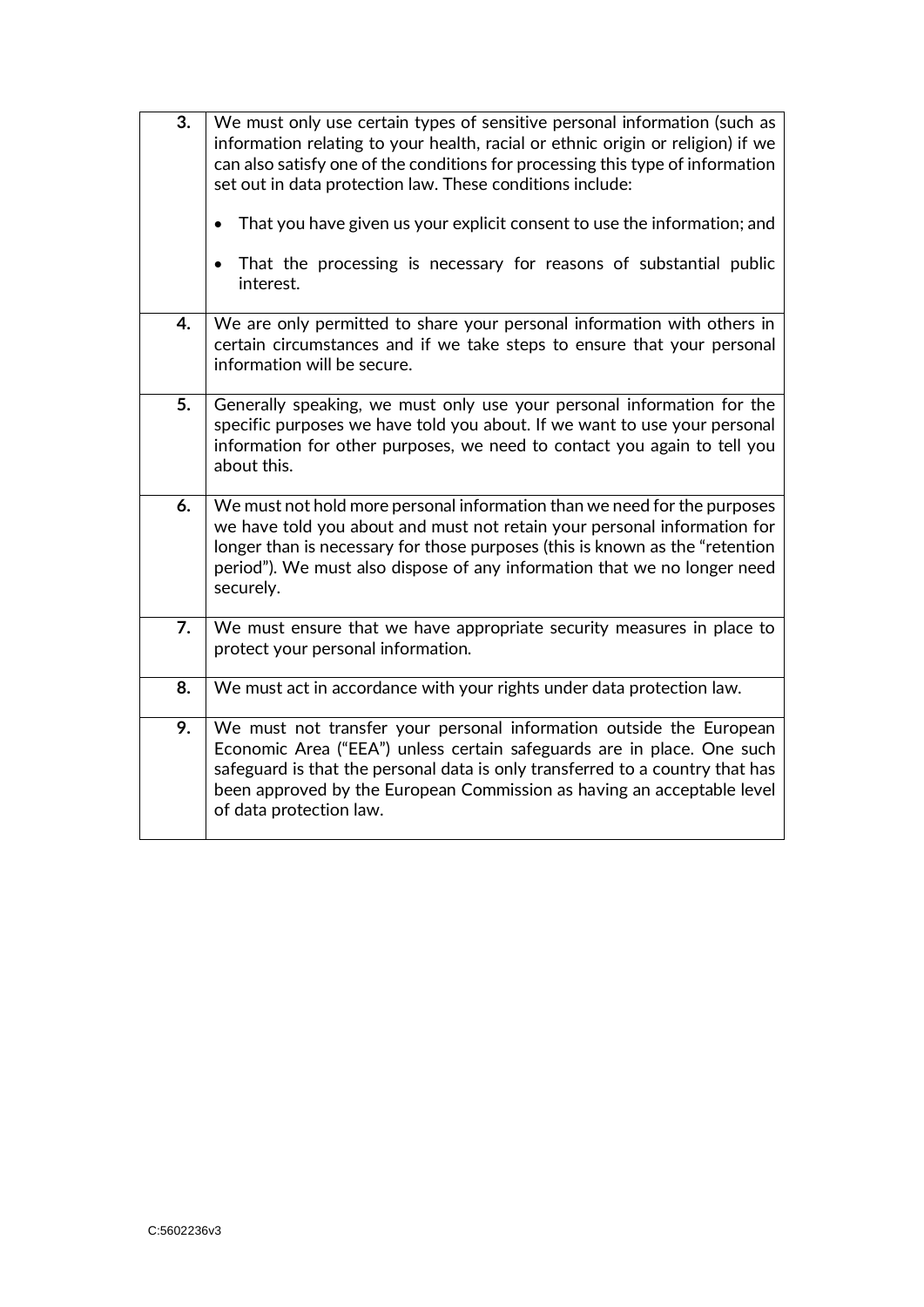#### **HOW WILL WE USE YOUR PERSONAL INFORMATION?**

<span id="page-4-0"></span>How we will use your personal information, the legal bases we will rely upon, how long we will keep your personal information and other details will depend upon who you are and why we need your personal information in the first place.

In this section, we provide specific privacy information relating to the different categories of individuals that this privacy notice applies to.

| What personal information we will use?                     | Your name;                                                                                                                                                                                                                                          |
|------------------------------------------------------------|-----------------------------------------------------------------------------------------------------------------------------------------------------------------------------------------------------------------------------------------------------|
|                                                            | Your address;                                                                                                                                                                                                                                       |
|                                                            | Your email address;                                                                                                                                                                                                                                 |
|                                                            | Your telephone number;                                                                                                                                                                                                                              |
|                                                            | Bank or credit card details; and                                                                                                                                                                                                                    |
|                                                            | Details of any complaints.                                                                                                                                                                                                                          |
| How we will obtain the personal<br>information?            | Provided by you when booking<br>$\bullet$<br>facility hire from us or making a<br>complaint, return or warranty claim.                                                                                                                              |
| What purposes we will use the personal<br>information for? | We will use your name, address and<br>other contact details to book in the<br>facilities hire and to communicate<br>with you about such hire. We will<br>also use this information to deal with<br>any complaints, that you make;                   |
|                                                            | We will use your bank or credit card<br>details to take payment for the<br>facility charges (where applicable);                                                                                                                                     |
|                                                            | Other than your bank or credit card<br>details, we will keep a record of the<br>information listed above for our<br>internal administrative purposes;                                                                                               |
|                                                            | We will<br>also<br>use the<br>above<br>information (other than your bank<br>and credit card details), for legal and<br>regulatory purposes.                                                                                                         |
| The legal bases for processing we rely<br>upon             | of<br>Our<br>your<br>personal<br>use<br>information in connection with the<br>provision of facilities hire to you,<br>taking payment and dealing with any<br>complaints is necessary for the<br>performance<br>of<br>the<br>contract<br>between us; |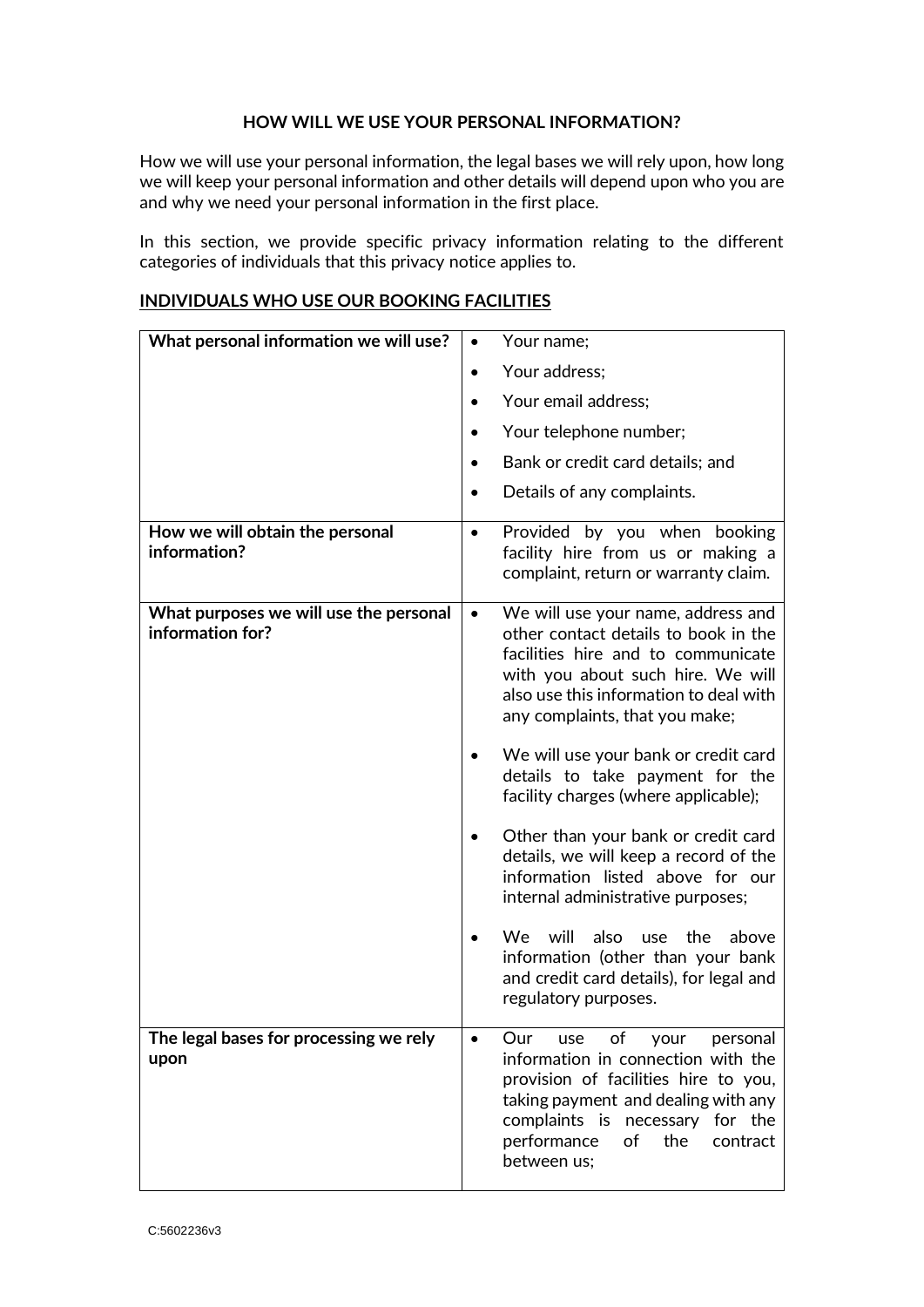|                                                                                         | of<br>personal<br>Our<br>use<br>your<br>information<br>for<br>internal<br>our<br>administrative purposes is based on<br>our legitimate interests in ensuring<br>that our business is run properly and<br>efficiently;                             |
|-----------------------------------------------------------------------------------------|---------------------------------------------------------------------------------------------------------------------------------------------------------------------------------------------------------------------------------------------------|
|                                                                                         | Our<br>οf<br>personal<br>use<br>your<br>information for legal or regulatory<br>purposes is necessary to enable us to<br>comply with our legal and regulatory<br>obligations and/or to enable us to<br>bring, defend or deal with legal<br>claims. |
| How long we retain the personal<br>information and why                                  | We only use your bank or credit card<br>details for the purposes of taking<br>payment. We do not store such<br>information.                                                                                                                       |
|                                                                                         | We usually keep records relating to<br>any booking you make for one year<br>in case of any disputes.                                                                                                                                              |
| <b>Consequences of not</b><br>providing/permitting us to obtain<br>personal information | Without your name, payment and<br>contact details we will be unable<br>book facilities for you.                                                                                                                                                   |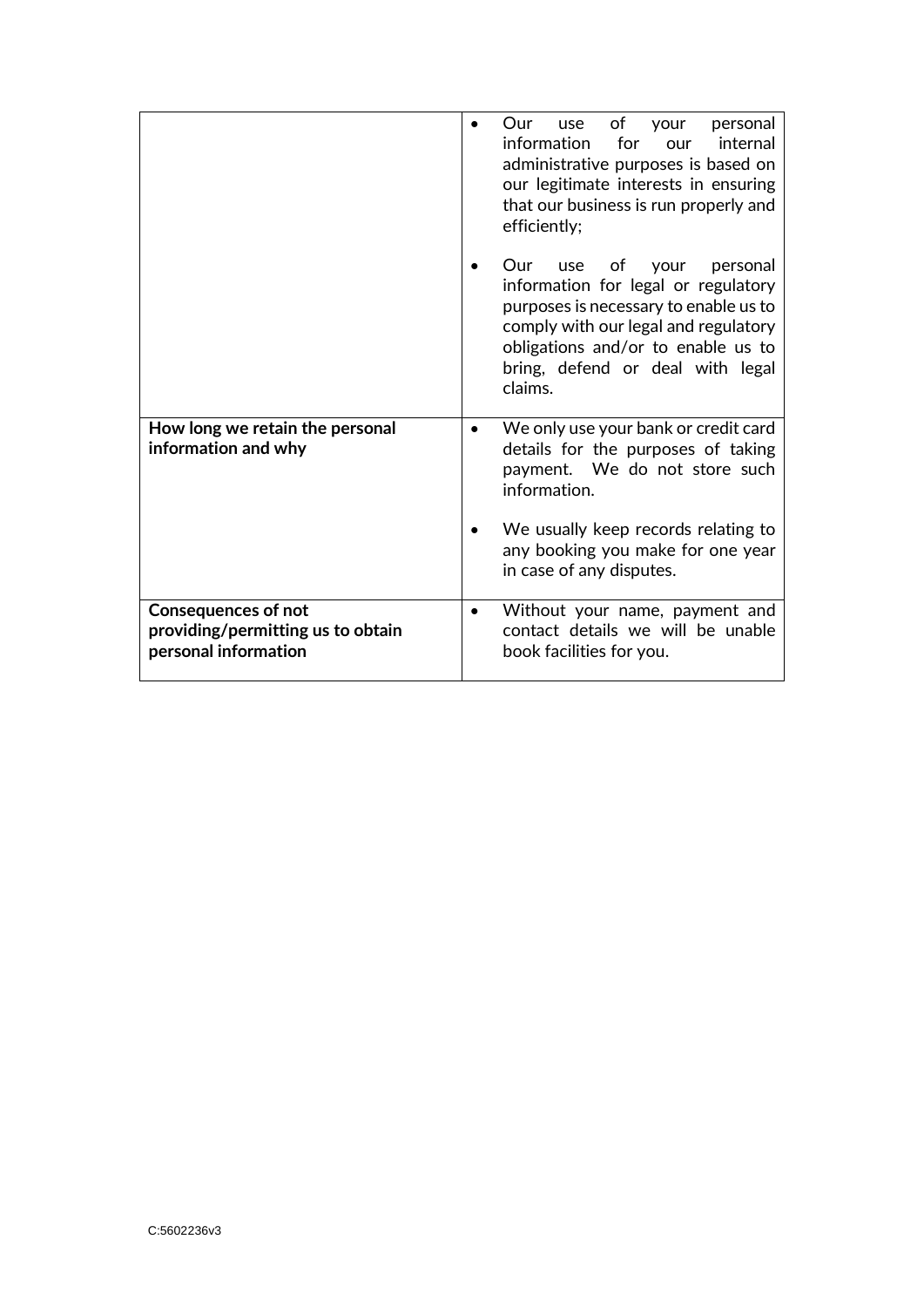## **INDIVIDUALS WHO CONTACT US FOR INFORMATION ABOUT AoG OR CONTACT AoG WITH QUESTIONS OR QUERIES**

| What personal information will we use?                                                  | Your name;                                                                                                                                                                                                                    |
|-----------------------------------------------------------------------------------------|-------------------------------------------------------------------------------------------------------------------------------------------------------------------------------------------------------------------------------|
|                                                                                         | Your contact details (such as your<br>telephone number or email address);                                                                                                                                                     |
|                                                                                         | Details of your enquiry.                                                                                                                                                                                                      |
| How we will obtain the personal<br>information?                                         | Provided by you when you contact<br>us (e.g. by making a phone call or<br>emailing us) or make an enquiry at<br>any of our premises.                                                                                          |
| What purposes we will use the personal<br>information for?                              | We will use the personal information<br>$\bullet$<br>to deal with your enquiry;                                                                                                                                               |
|                                                                                         | We will also make a record of your<br>enquiry for internal administrative<br>purposes.                                                                                                                                        |
| The legal bases we rely upon                                                            | of<br>Our<br>personal<br>your<br>use<br>information<br>deal with<br>to<br>your<br>enquiry is based on your implied<br>consent and our legitimate interests<br>in ensuring our business is run<br>efficiently and effectively; |
|                                                                                         | Our<br>оf<br>personal<br>use<br>your<br>information<br>for<br>record<br>keeping<br>purposes is based on our legitimate<br>interests in ensuring our business is<br>run efficiently and effectively.                           |
| How long do we retain the personal<br>information and why                               | Records of correspondence<br>are<br>retained for one year, unless such<br>information relates to safeguarding<br>queries, in which case it is archived<br>indefinitely.                                                       |
| <b>Consequences of not</b><br>providing/permitting us to obtain<br>personal information | Without your name, contact details<br>and details of your enquiry we will be<br>unable to deal with your enquiry.                                                                                                             |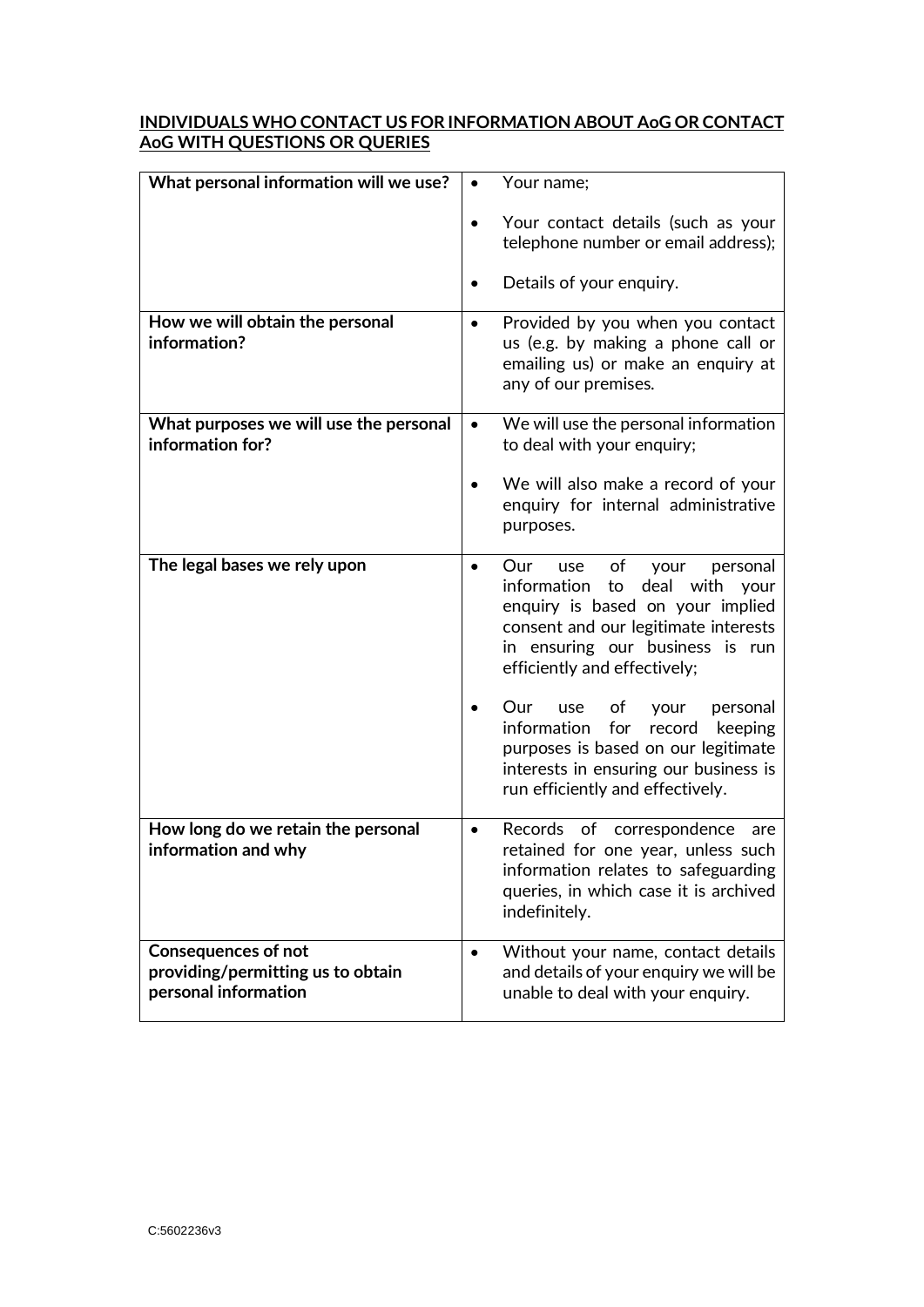# **INDIVIDUALS WHO USE OUR WEBSITE**

| What personal information we will use?                     |                  | Technical information, including the<br>internet protocol address used to<br>connect your computer to the<br>internet, your login information (if<br>you use the member area of the site),<br>using Google Analytics;                                                                                                                                                                                                                         |
|------------------------------------------------------------|------------------|-----------------------------------------------------------------------------------------------------------------------------------------------------------------------------------------------------------------------------------------------------------------------------------------------------------------------------------------------------------------------------------------------------------------------------------------------|
|                                                            | full<br>certain  | Information about<br>your<br>visit,<br>including, via Google analytics, the<br>Uniform Resource Locators<br>("URL"), clickstream to, through and<br>from our website (including date and<br>time), products you viewed or<br>searched for, page response times,<br>download errors, length of visit to<br>pages, page interaction<br>information (such as scrolling clicks<br>and mouse-overs), methods used to<br>browse away from the page. |
| How we will obtain the personal<br>information?            | use our website; | Some of the information is obtained<br>by us automatically whenever you                                                                                                                                                                                                                                                                                                                                                                       |
|                                                            |                  | Some of the information is collected<br>by us each time you use our website<br>through our use of cookies. Further<br>information about the cookies we<br>use and the purposes for which we<br>use them can be found in our<br>Cookies Policy here.                                                                                                                                                                                           |
| What purposes we will use the personal<br>information for? | $\bullet$<br>to: | The above information is used by us                                                                                                                                                                                                                                                                                                                                                                                                           |
|                                                            |                  | make a tailored<br>website<br>available to you;                                                                                                                                                                                                                                                                                                                                                                                               |
|                                                            |                  | track usage of our website;<br>help<br>continually<br><b>us</b><br>to<br>improve our website                                                                                                                                                                                                                                                                                                                                                  |
|                                                            |                  | Information collected through our<br>use of cookies is used in the ways<br>described in our Cookies Policy.                                                                                                                                                                                                                                                                                                                                   |
| The legal grounds we rely upon                             | information      | Our collection and use of the above<br>is<br>based<br>on<br>our<br>legitimate interests in ensuring that<br>our website is user-friendly and<br>appeals to our customers.                                                                                                                                                                                                                                                                     |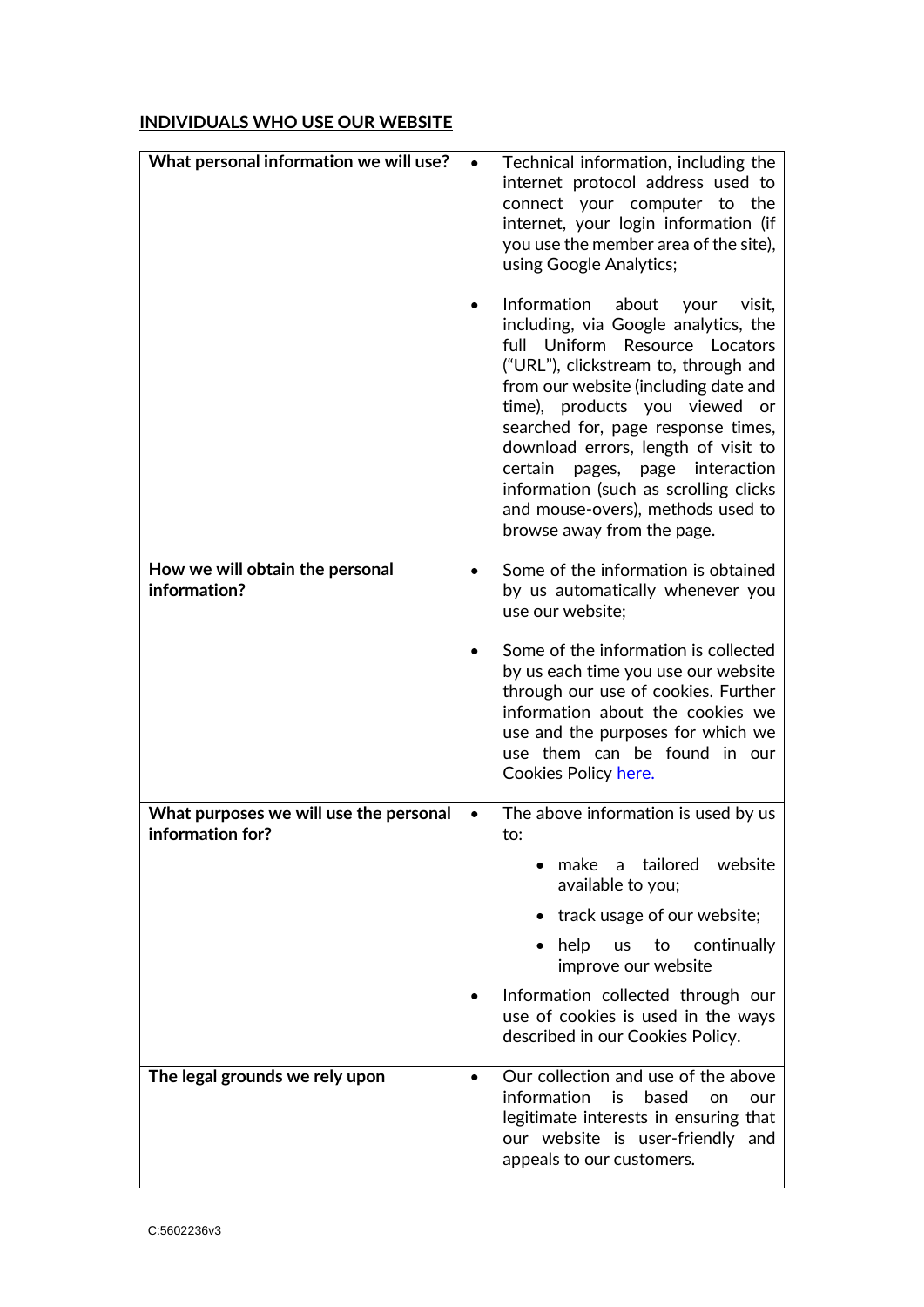| How long do we retain the personal                                               | Such information will be retained for                                                                                                                                           |
|----------------------------------------------------------------------------------|---------------------------------------------------------------------------------------------------------------------------------------------------------------------------------|
| information and why?                                                             | one year.                                                                                                                                                                       |
| Consequences of not<br>providing/permitting us to obtain<br>personal information | If you disable our Cookies, you will<br>be unable to use certain parts<br>of/functions on our website. Further<br>information about this can be found<br>in our Cookies Policy. |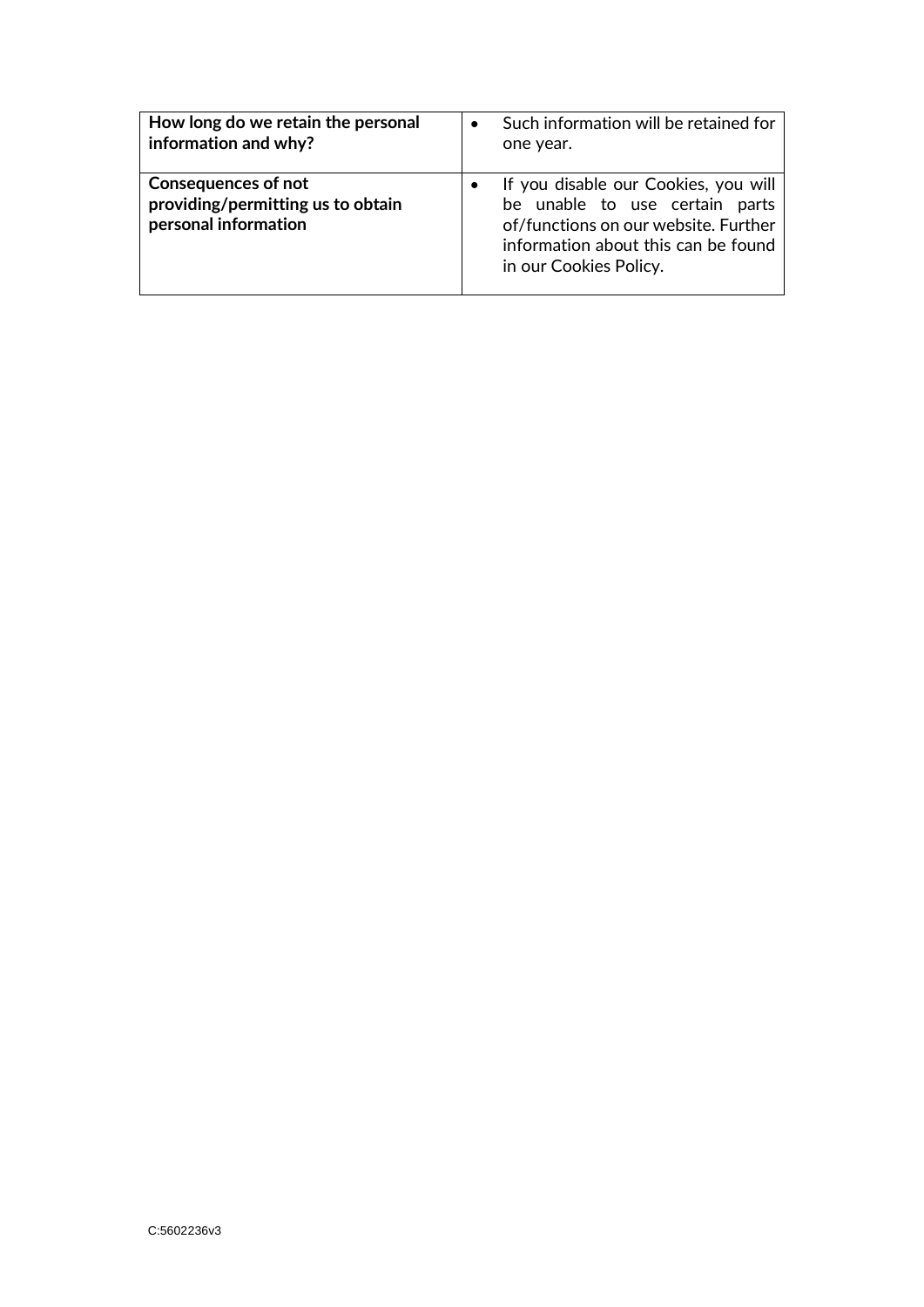# **INDIVIDUALS WHO SUBSCRIBE TO OUR NEWSLETTERS OR UPDATES**

| What personal information we will use?                                                  | Your name and address;<br>$\bullet$                                                                                                                                           |
|-----------------------------------------------------------------------------------------|-------------------------------------------------------------------------------------------------------------------------------------------------------------------------------|
|                                                                                         | Your email address;                                                                                                                                                           |
|                                                                                         | Your delivery preferences.                                                                                                                                                    |
| How we will obtain the personal<br>information?                                         | Provided by you when you subscribe<br>$\bullet$<br>to our newsletters or updates.                                                                                             |
| What purposes will we use the personal<br>information for?                              | To provide you with the newsletters<br>$\bullet$<br>or updates you have requested;                                                                                            |
|                                                                                         | provide you with<br>To<br>related<br>information that we think may be of<br>interest to you.                                                                                  |
| The legal grounds we rely upon                                                          | We will rely on your consent to<br>provide you with the newsletters or<br>updates you have requested and<br>retain<br>details<br>your<br>on<br>our<br>subscriptions database; |
|                                                                                         | We will rely on our legitimate<br>interest in promoting our products<br>and services to provide you with<br>other information that may be of<br>interest to you.              |
| How long we retain the personal<br>information and why?                                 | We will retain such details until such<br>$\bullet$<br>time as you confirm that you would<br>like us to unsubscribe.                                                          |
| <b>Consequences of not</b><br>providing/permitting us to obtain<br>personal information | Without your contact details, we will<br>not be able to provide you with<br>newsletters and updates;                                                                          |
|                                                                                         | You can opt-out of receiving related<br>information<br>at<br>the<br>time<br>you<br>subscribe to our newsletters and<br>updates and each subsequent time<br>we contact you.    |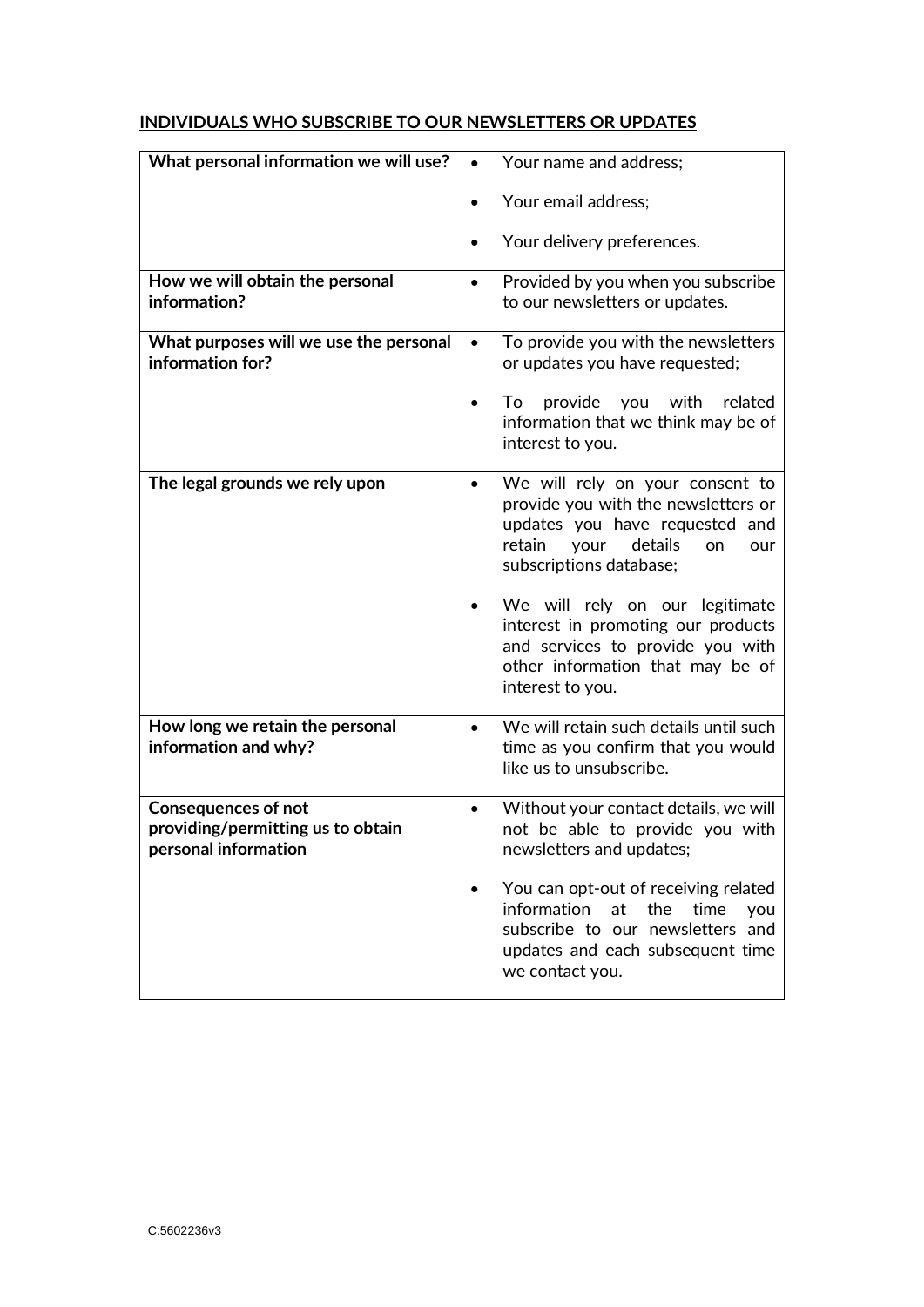## **INDIVIDUALS WHO ARE LISTED AS AoG MINISTERS OR WHO APPLY TO BECOME AOG MINISTERS**

<span id="page-10-0"></span>

| <b>What personal</b>                                                                       | Your name;<br>$\bullet$                                                                                                                                                                                                      |
|--------------------------------------------------------------------------------------------|------------------------------------------------------------------------------------------------------------------------------------------------------------------------------------------------------------------------------|
| information we will<br>use                                                                 | Your address;                                                                                                                                                                                                                |
|                                                                                            | Your email address;                                                                                                                                                                                                          |
|                                                                                            | Your telephone number;                                                                                                                                                                                                       |
|                                                                                            | Your religious preferences;<br>$\bullet$                                                                                                                                                                                     |
|                                                                                            | Disclosure and Barring Service (DBS) checks and other<br>criminal background checks where services are being<br>provided for young and/or vulnerable people;                                                                 |
|                                                                                            | Your date of birth.<br>٠                                                                                                                                                                                                     |
| How we will obtain<br>the personal<br>information                                          | Provided by you when applying to become a AoG<br>$\bullet$<br>minister or renewing or updating your status as a AoG<br>minister.                                                                                             |
| What purposes we<br>will use the personal<br>information for                               | We will use your name, address and other contact<br>$\bullet$<br>details to list you as an AoG minister and to<br>communicate with you in relation to such listing.                                                          |
|                                                                                            | We will keep a record of the information listed above<br>٠<br>for our internal administrative purposes;                                                                                                                      |
|                                                                                            | We will also use the above information for legal and<br>$\bullet$<br>regulatory purposes.                                                                                                                                    |
| The legal bases for<br>processing we rely<br>upon                                          | Our use of your personal information in connection<br>$\bullet$<br>with the registration and listing of you as an AoG<br>minister is necessary for the performance of the<br>contract between us;                            |
|                                                                                            | Our use of your personal information for our internal<br>$\bullet$<br>administrative purposes is based on our legitimate<br>interests in ensuring that our business is run properly<br>and efficiently;                      |
|                                                                                            | Our use of your personal information for legal or<br>regulatory purposes is necessary to enable us to<br>comply with our legal and regulatory obligations and/or<br>to enable us to bring, defend or deal with legal claims. |
| How long we retain<br>the personal<br>information and why                                  | We keep records relating to your listing as an AoG<br>$\bullet$<br>minister indefinitely for archiving purposes.                                                                                                             |
| <b>Consequences of not</b><br>providing/permitting<br>us to obtain personal<br>information | Without your name, contact details and other<br>$\bullet$<br>information listed above, we will be unable to list you<br>as an AoG minister.                                                                                  |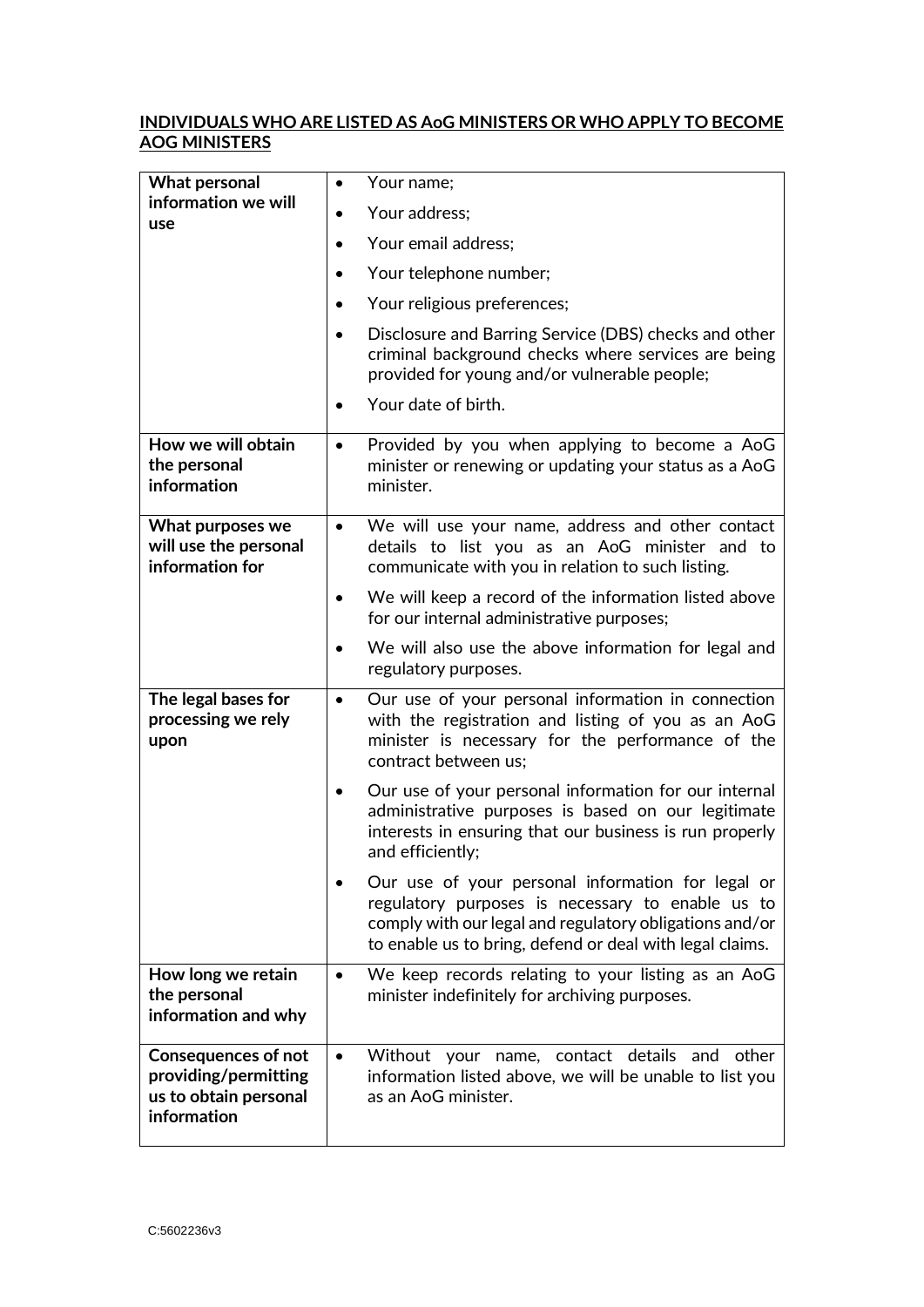### **WHEN WILL WE USE YOUR PERSONAL INFORMATON FOR DIRECT MARKETING?**

In addition to data protection law, if we use your personal information for direct marketing purposes, we may also be subject to additional rules that regulate direct marketing. The term "direct marketing" essentially means directing marketing material or advertising at a particular individual.

To ensure compliance with both data protection laws and the specific rules relating to direct marketing, we will only use your personal information to tell you about our latest offers or to inform you of products and services which we think may be of interest to you in the circumstances outlined below:

| Direct marketing by telephone or post                                         | We will only contact you in this way<br>if you have given us your express<br>consent to do so.                                                                                                                                                                                                                  |
|-------------------------------------------------------------------------------|-----------------------------------------------------------------------------------------------------------------------------------------------------------------------------------------------------------------------------------------------------------------------------------------------------------------|
| Direct marketing by email, text or other<br>forms of electronic communication | We will only contact you in this way<br>if:<br>• you have given us your express<br>consent to do so; or<br>• you are an existing customer<br>and we want to tell you about<br>similar products or services that<br>may be of interest to you and<br>you have not opted out of<br>receiving such communications. |

Our legal bases for such processing under data protection law will either be your consent or reliance upon our legitimate interests in developing our business.

We will retain your personal information unless and until you inform us that you no longer wish to receive direct marketing information from us. You can ask us to stop sending direct marketing to you at any time by contacting us using the details set out **below** or following the "unsubscribe" options contained within all our email correspondence.

#### <span id="page-11-0"></span>**WHEN WILL WE SHARE YOUR PERSONAL INFORMATION WITH OTHERS?**

Sometimes, we will need to share your personal information with others. This section sets out details of who we will share your personal information with and why. It also tells you about our legal basis for doing so under data protection law and steps we will take to protect your personal information.

We will never sell your personal information on to third parties.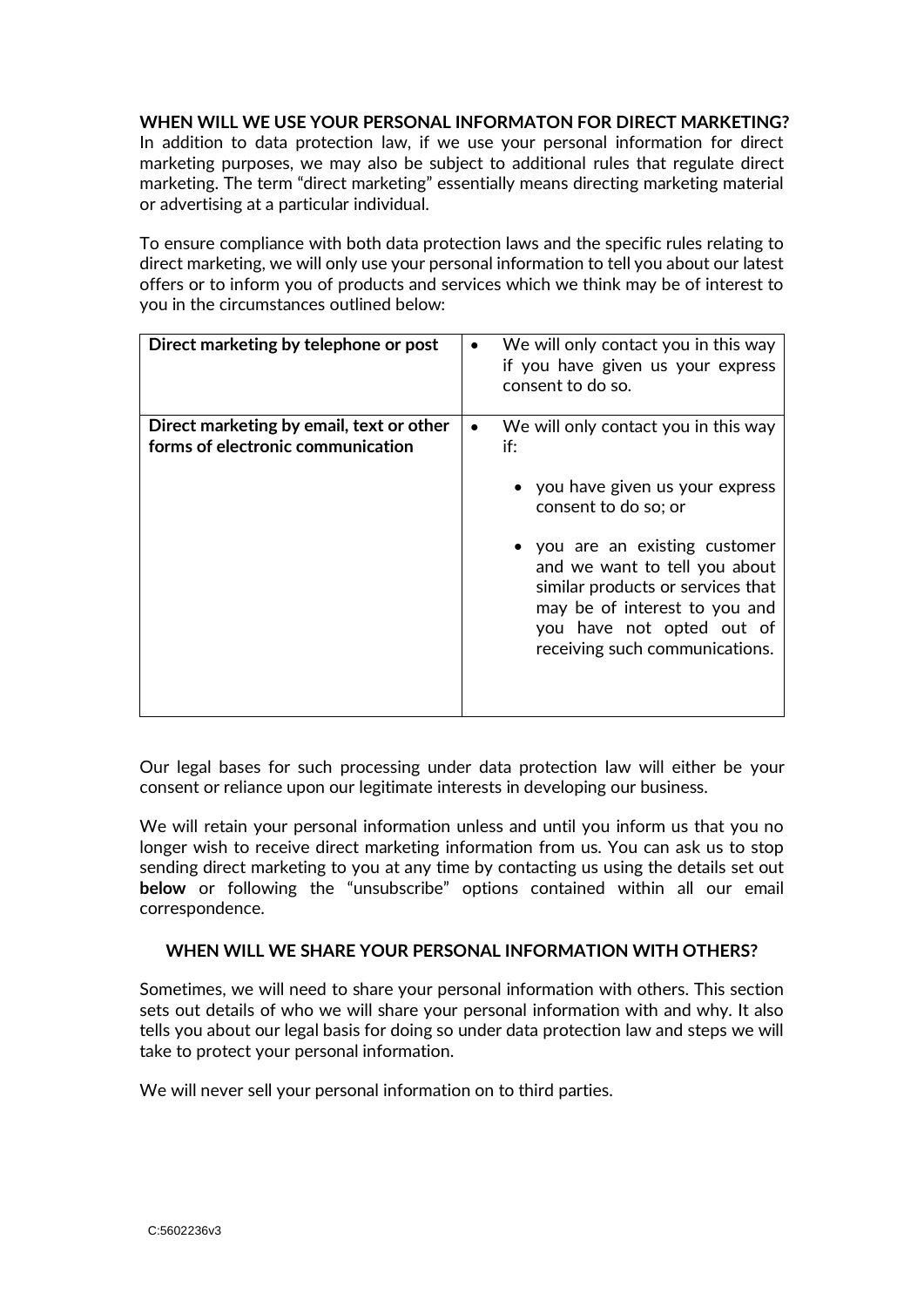## **OUR SERVICE PARTNERS**

| Who are our service partners?                                          | Our service partners include:                                                                                                                                                                                                                                                                         |
|------------------------------------------------------------------------|-------------------------------------------------------------------------------------------------------------------------------------------------------------------------------------------------------------------------------------------------------------------------------------------------------|
|                                                                        |                                                                                                                                                                                                                                                                                                       |
|                                                                        | event organisers;                                                                                                                                                                                                                                                                                     |
|                                                                        | third party IT providers;                                                                                                                                                                                                                                                                             |
|                                                                        | • gift aid processors                                                                                                                                                                                                                                                                                 |
|                                                                        | • online ticketing platforms for<br>booking event attendance;                                                                                                                                                                                                                                         |
|                                                                        | • couriers and other suppliers of<br>delivery services.                                                                                                                                                                                                                                               |
|                                                                        | We haven't included the names of<br>our service partners in this privacy<br>notice because their identity will<br>change from time to time. However,<br>if you would like further information<br>about any of our current service<br>providers, please contact us using<br>the details set out below. |
| Why we need to share your personal<br>information with them            | We use<br>the<br>service<br>partners<br>$\bullet$<br>described above to enable us to<br>perform our contracts with you.                                                                                                                                                                               |
| The legal bases we rely upon when<br>sharing your personal information | The sharing of your personal data<br>$\bullet$<br>with suppliers and sub-contractors is<br>necessary for the performance of<br>our contract with you.                                                                                                                                                 |
| What precautions do we take?                                           | We enter into contracts with our<br>$\bullet$<br>service providers which<br>require<br>them to put appropriate security<br>measures in place and which restrict<br>their<br>of<br>use<br>personal<br>your<br>information.                                                                             |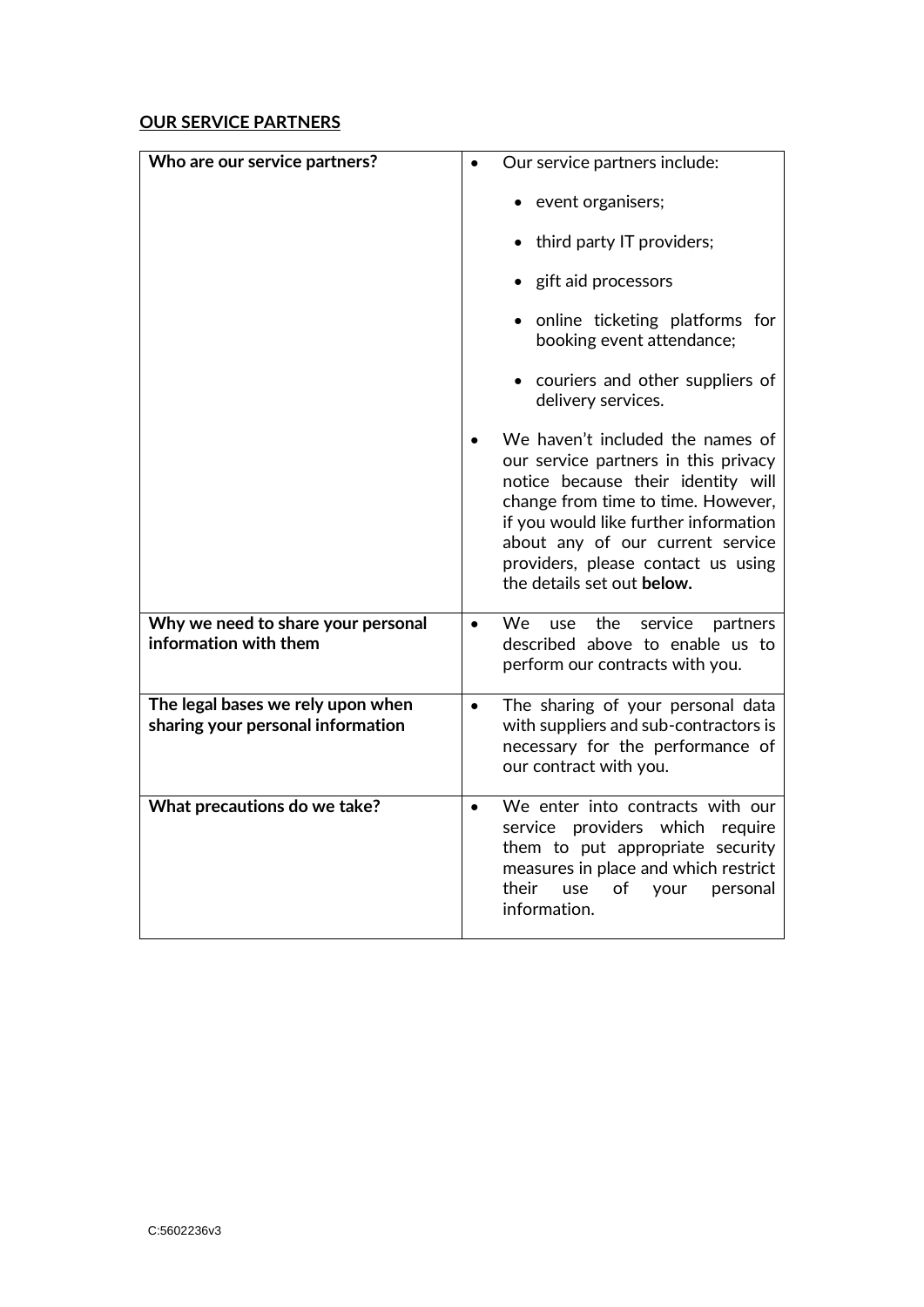## **PROVIDERS OF INFORMATION TECHNOLOGY SERVICES**

| Who will we be sharing your personal<br>information with?              | Suppliers of information technology<br>$\bullet$<br>products and services such as:                                                                                                                                                                                                                                                                                                                                                                                                                 |
|------------------------------------------------------------------------|----------------------------------------------------------------------------------------------------------------------------------------------------------------------------------------------------------------------------------------------------------------------------------------------------------------------------------------------------------------------------------------------------------------------------------------------------------------------------------------------------|
|                                                                        | • online ticketing platforms; and<br>• external IT service providers<br>who assist with the setting up of<br>our computer network, mail<br>cloud<br>storage<br>and<br>back-up<br>server provision.<br>We haven't included the names of<br>our IT providers in this privacy notice<br>because their identity will change<br>from time to time. However, if you<br>would like further information about<br>any of our current IT providers,<br>please contact us using the details<br>set out below. |
| Why do we need to share your personal                                  | We use suppliers of information<br>$\bullet$                                                                                                                                                                                                                                                                                                                                                                                                                                                       |
| information with such providers?                                       | technology products and services in<br>with<br>the<br>connection<br>supply,<br>maintenance and/or improvement<br>of our IT network and the creation,<br>development<br>hosting<br>and<br>maintenance of our website;<br>We use analytics and search engine<br>providers to assist us to improve our<br>website.                                                                                                                                                                                    |
| The legal bases we rely upon when<br>sharing your personal information | legitimate<br>We<br>rely<br>upon<br>our<br>$\bullet$<br>that<br><i>interests</i><br>in<br>ensuring<br>our<br>business can function properly and<br>efficiently and that our IT network is<br>secure;                                                                                                                                                                                                                                                                                               |
|                                                                        | The sharing of your personal data<br>with analytics and search engine<br>providers is based on our legitimate<br>interests in having an efficient and<br>user-friendly website.                                                                                                                                                                                                                                                                                                                    |
| What precautions do we take?                                           | We enter into contracts with our IT<br>$\bullet$<br>providers which require them to put<br>appropriate security measures in<br>place and which restrict their use of<br>your personal information.                                                                                                                                                                                                                                                                                                 |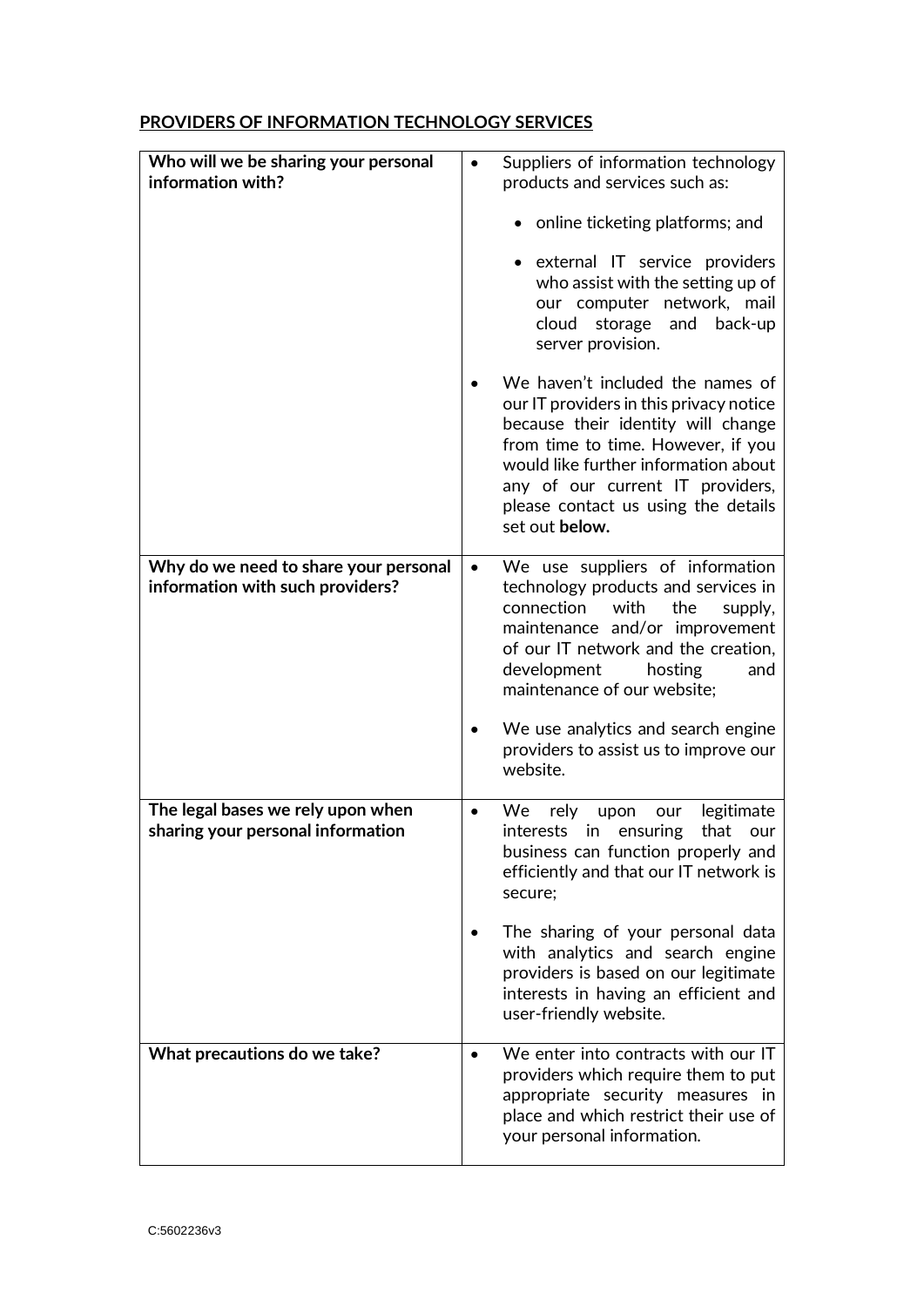# **OTHER THIRD PARTIES**

We may also need to share your personal information with others in the following circumstances:

| If we sell, transfer or merge parts of our | As we continue to develop our business                                                                                                                                                                                                                                                                                                                                                                  |
|--------------------------------------------|---------------------------------------------------------------------------------------------------------------------------------------------------------------------------------------------------------------------------------------------------------------------------------------------------------------------------------------------------------------------------------------------------------|
| business or our assets                     | we may choose to sell, transfer or merge<br>parts of our business or our assets.<br>Alternatively, we may seek to acquire<br>other businesses or merge with them.<br>During any such process, we may need<br>to disclose your personal information to<br>other parties (such as potential<br>purchasers or investors). Where we do<br>so, we will be relying upon our<br>legitimate business interests. |
|                                            | However, we will only share your<br>personal information in this way if the<br>third parties in question agree to keep<br>your personal information safe and<br>private.                                                                                                                                                                                                                                |
|                                            | Also, if, for example, a merger happens,<br>the purchaser will only be able to use<br>your personal information in the ways<br>set out in this privacy notice.                                                                                                                                                                                                                                          |
| Legal or regulatory requirements           | On occasion, we may be required to<br>disclose your personal information to<br>organisations such as the courts or the<br>police to comply with legal obligations<br>we are subject to and/or to prevent<br>fraud or crime.                                                                                                                                                                             |
| <b>Protecting our business</b>             | From time to time we may need to<br>disclose your personal information in<br>connection with steps we need to take<br>to protect our business interests or<br>property.                                                                                                                                                                                                                                 |
| Professional advice and legal action       | We may need to disclose your personal<br>information to our professional advisers<br>(for example, our lawyers and<br>accountants) in connection with the<br>provision by them of professional advice<br>and/or the establishment or defence of<br>legal claims.                                                                                                                                        |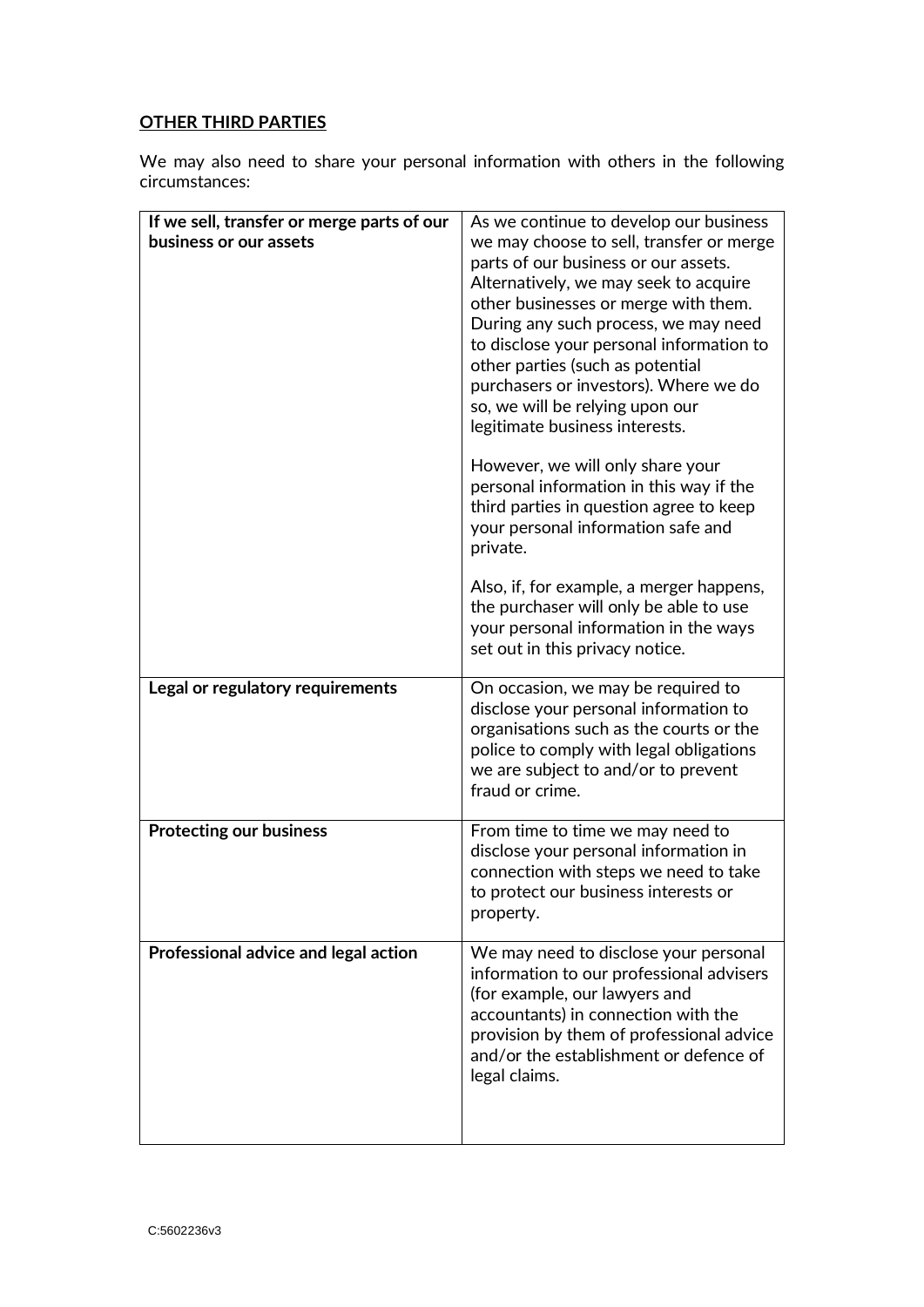### <span id="page-15-0"></span>**CIRCUMSTANCES IN WHICH WE WILL SEND YOUR PERSONAL INFORMATION OUTSIDE THE EEA**

Currently, there are no circumstances where we plan to send your personal data outside the EEA.

If we do transfer your personal data outside the EEA, we will use one of these safeguards to make sure it is protected:

- We will only transfer it to a non-EEA country which the European Commission has decided has an adequate level of protection for personal data. You can find more about such countries here [https://ec.europa.eu/info/law/law-topic/data](https://ec.europa.eu/info/law/law-topic/data-protection_en)[protection\\_en;](https://ec.europa.eu/info/law/law-topic/data-protection_en) or
- We will put a written contract in place between us and the recipient that incorporates EC model clauses relating to the transfer of personal data outside the EEA. You can find out more about such clauses here [ICO/international](https://ico.org.uk/for-organisations/guide-to-the-general-data-protection-regulation-gdpr/international-transfers/)  [transfers;](https://ico.org.uk/for-organisations/guide-to-the-general-data-protection-regulation-gdpr/international-transfers/) or
- We will only transfer it to businesses that have signed up to a special agreement between the UK and the USA known as the Privacy Shield.

#### <span id="page-15-1"></span>**HOW DO WE KEEP YOUR PERSONAL INFORMATION SECURE?**

We take various steps to protect your personal information while it is in our possession, including:

- Implementation of appropriate security measures to protect our IT infrastructure;
- Implementation of internal data security policies and training for members of staff in relation to such policies;
- Regular reviews of data security measures implemented by service providers who may handle your personal data;

You can help us to protect your personal information by adhering to the following security measures:

- Where we provide you with user logon details, keep your passwords private;
- When creating a password, do not use words such as your name, date of birth or other personal data;
- Change your password regularly.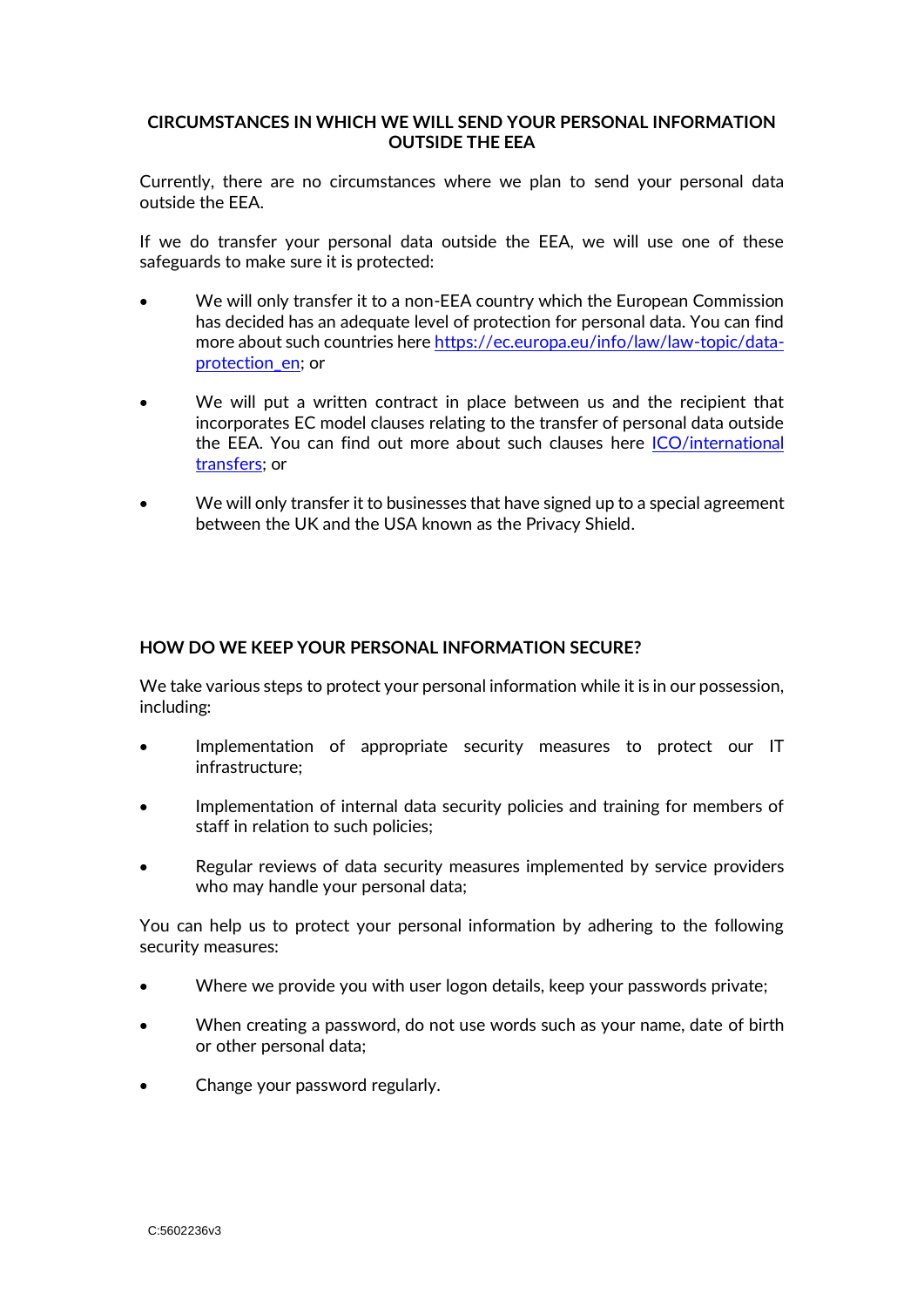### <span id="page-16-0"></span>**WHAT RIGHTS DO YOU HAVE UNDER DATA PROTECTION LAW?**

Under data protection law, you have a number of different rights relating to the use of your personal information. The table below contains a summary of those rights and our obligations. More information about your rights and our obligations can be found on the ICO website [https://ico.org.uk/.](https://ico.org.uk/)

| Your rights                                | <b>What this involves</b>                                                                                       | What our obligations are                                                                                                                                                                                                               |
|--------------------------------------------|-----------------------------------------------------------------------------------------------------------------|----------------------------------------------------------------------------------------------------------------------------------------------------------------------------------------------------------------------------------------|
| A right of access                          | This is a right to obtain<br>access to your personal<br>various<br>and<br>data<br>supplementary<br>information. | We must provide you<br>$\bullet$<br>with a copy or your<br>personal information<br>and<br>the<br>other<br>supplementary<br>information without<br>undue delay and in<br>any event within<br>-1<br>month of receipt of<br>your request; |
|                                            |                                                                                                                 | We cannot charge<br>you for doing so save<br>specific<br>in<br>circumstances<br>(such<br>as where you request<br>further copies of your<br>personal information).                                                                      |
| A right to have personal<br>data rectified | This is a right to have your<br>information<br>personal<br>rectified if it is inaccurate<br>or incomplete.      | We must rectify any<br>$\bullet$<br>inaccurate<br>or<br>incomplete<br>information<br>without<br>undue delay and in<br>any event within<br>$\mathbf{1}$<br>month of receipt of<br>your request;                                         |
|                                            |                                                                                                                 | If we have disclosed<br>personal<br>your<br>information to others,<br>we must (subject to<br>certain<br>exceptions)<br>contact the recipients<br>to inform them, that<br>personal<br>your<br>information<br>requires<br>rectification. |
| A right to erasure                         | This is a right to have your<br>information<br>personal<br>deleted or removed.                                  | If this right applies, we<br>$\bullet$<br>delete<br>must<br>or<br>remove your personal<br>information<br>without<br>undue delay and in                                                                                                 |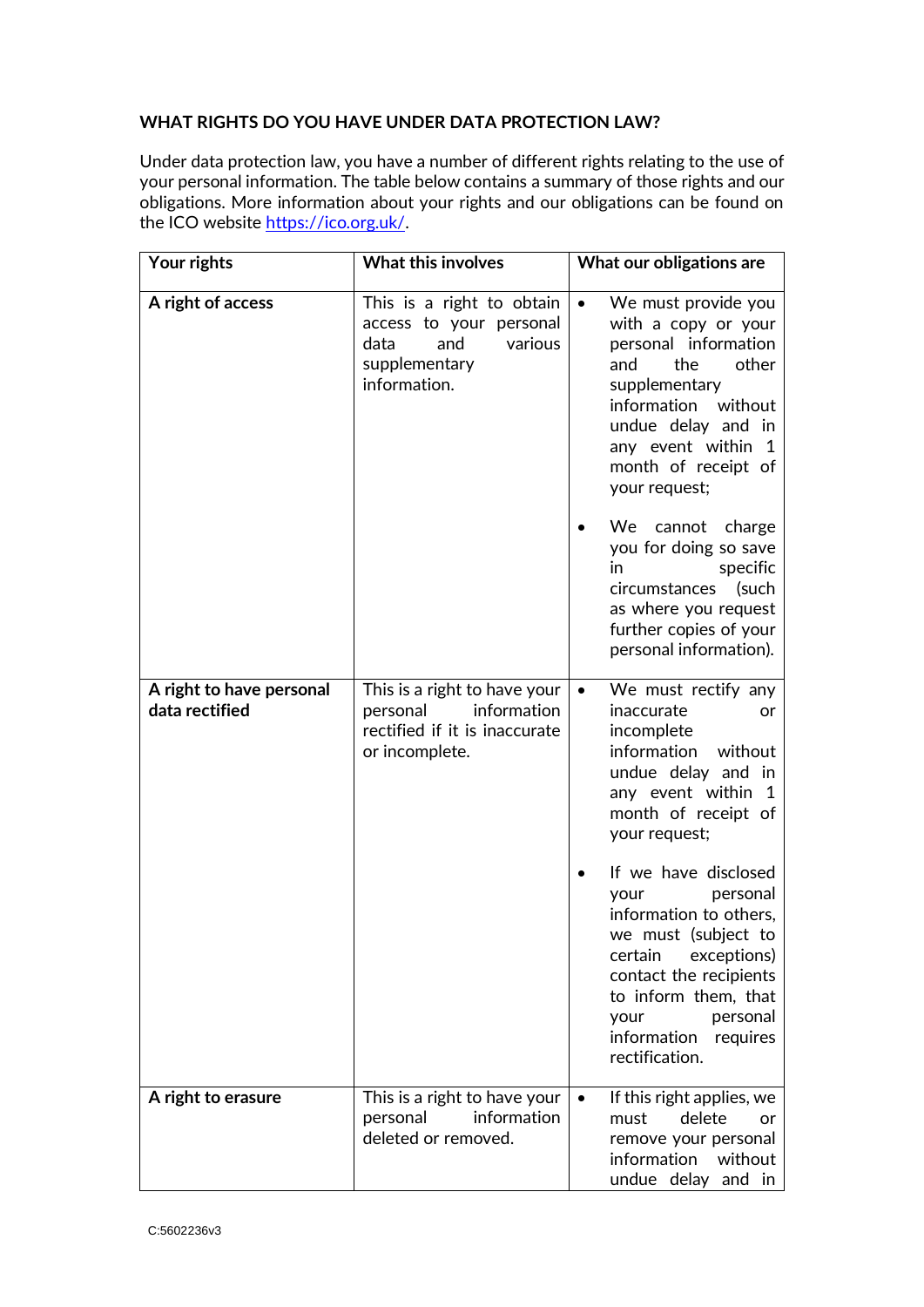|                             | This right only applies in<br>certain circumstances<br>(such as where we no<br>longer need the personal<br>information<br>for<br>the<br>purposes for which it was<br>collected).<br>We have the right to<br>refuse to delete or remove<br>your personal data<br>in<br>certain circumstances.                                                                                            | any event within 1<br>month of receipt of<br>your request;<br>If we have disclosed<br>$\bullet$<br>personal<br>your<br>information to others,<br>we must (subject to<br>certain<br>exceptions)<br>contact the recipients<br>to inform them that<br>personal<br>your<br>information must be<br>erased.                                                                                                                            |
|-----------------------------|-----------------------------------------------------------------------------------------------------------------------------------------------------------------------------------------------------------------------------------------------------------------------------------------------------------------------------------------------------------------------------------------|----------------------------------------------------------------------------------------------------------------------------------------------------------------------------------------------------------------------------------------------------------------------------------------------------------------------------------------------------------------------------------------------------------------------------------|
| A right to data portability | This is a right to obtain and<br>personal<br>re-use<br>your<br>information for your own<br>purposes;<br>It includes a right to ask<br>that<br>your<br>personal<br>information is transferred<br>to another organisation<br>technically<br>(where<br>feasible).<br>This right only applies in<br>certain<br>limited<br>circumstances.                                                    | If this right applies we<br>$\bullet$<br>must provide your<br>personal information<br>to you in a structured,<br>commonly used and<br>machine<br>reasonable<br>form<br>Again, we must act<br>$\bullet$<br>without undue delay<br>and in<br>any event<br>within 1<br>month of<br>receipt<br>of<br>your<br>request;<br>We cannot charge<br>you for this service.                                                                   |
| A right to object           | This is a right to object to<br>the use of your personal<br>information.<br>The right applies in certain<br>specific<br>circumstances<br>only.<br>You can use this right to<br>challenge our use of your<br>information<br>personal<br>based on our legitimate<br>interests;<br>You can also use this right<br>to object to use of your<br>personal information for<br>direct marketing | If you object to us<br>using your personal<br>information for direct<br>marketing, we<br>must<br>stop<br>using<br>your<br>personal information<br>in this way as soon as<br>receive<br>we<br>your<br>request.<br>If you object to other<br>$\bullet$<br>uses of your personal<br>information, whether<br>we have to stop using<br>personal<br>your<br>information<br>will<br>depend<br>the<br>on<br>particular<br>circumstances. |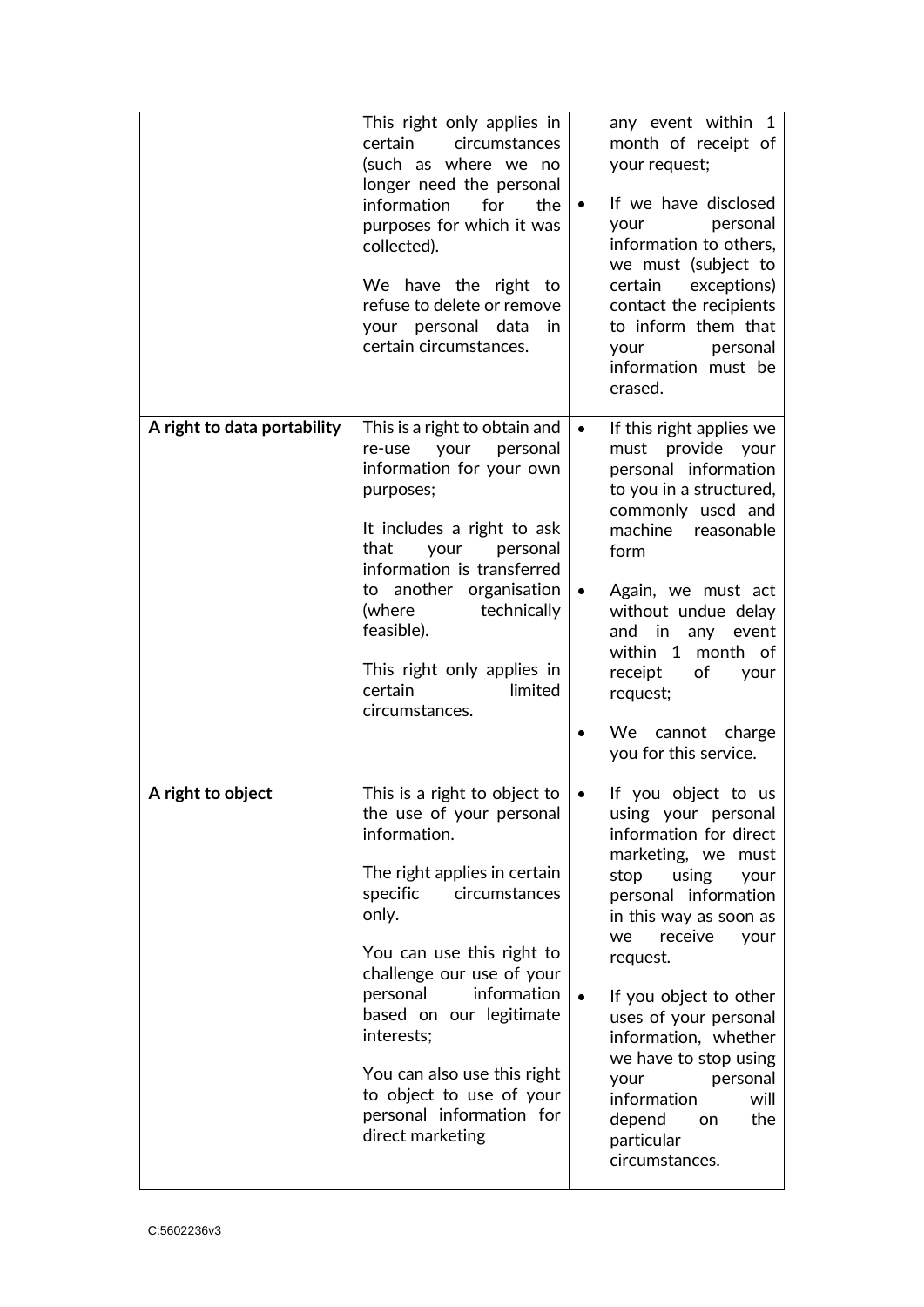| A right to object to<br>automated decision<br>making | This is a right not to be<br>subject to a decision which<br>is made solely on the basis<br>of automated processing<br>оf<br>personal<br>your<br>information<br>where<br>the<br>decision in question will<br>have a legal impact on you<br>or a similarly significant<br>effect. | $\bullet$<br>٠         | Where<br>such<br>a<br>decision is made, you<br>must be informed of<br>that fact as soon as<br>reasonably<br>practicable;<br>You then have<br>-21<br>days from receipt of<br>the<br>notification<br>to<br>that<br>the<br>request<br>decision<br>is<br>reconsidered or that a<br>decision is made that<br>is not based solely on<br>automated<br>processing;<br>Your request must be<br>complied with within<br>21 days.                                                       |
|------------------------------------------------------|---------------------------------------------------------------------------------------------------------------------------------------------------------------------------------------------------------------------------------------------------------------------------------|------------------------|------------------------------------------------------------------------------------------------------------------------------------------------------------------------------------------------------------------------------------------------------------------------------------------------------------------------------------------------------------------------------------------------------------------------------------------------------------------------------|
| A right to restrict<br>processing                    | This is a right to 'block' or<br>suppress processing of<br>your personal information.<br>right<br>applies<br>This<br>in<br>various<br>circumstances,<br>including<br>where<br>you<br>contest the accuracy of<br>your information.                                               | $\bullet$<br>$\bullet$ | If we are required to<br>restrict our processing<br>of<br>personal<br>your<br>information we will be<br>able to store it but not<br>otherwise use it.<br>We may only retain<br>information<br>enough<br>about you to ensure<br>that the restriction is<br>respected in future.<br>If we have disclosed<br>personal<br>vour<br>information to others,<br>we must (subject to<br>exceptions)<br>certain<br>contact them to tell<br>about<br>the<br>them<br>restriction on use. |

If you wish to exercise any of your rights, you can make a request by contacting us using the details set out **below.**

<span id="page-18-0"></span>If you request the exercise of any of your rights we are entitled to ask you to provide us with any information that may be necessary to confirm your identity.